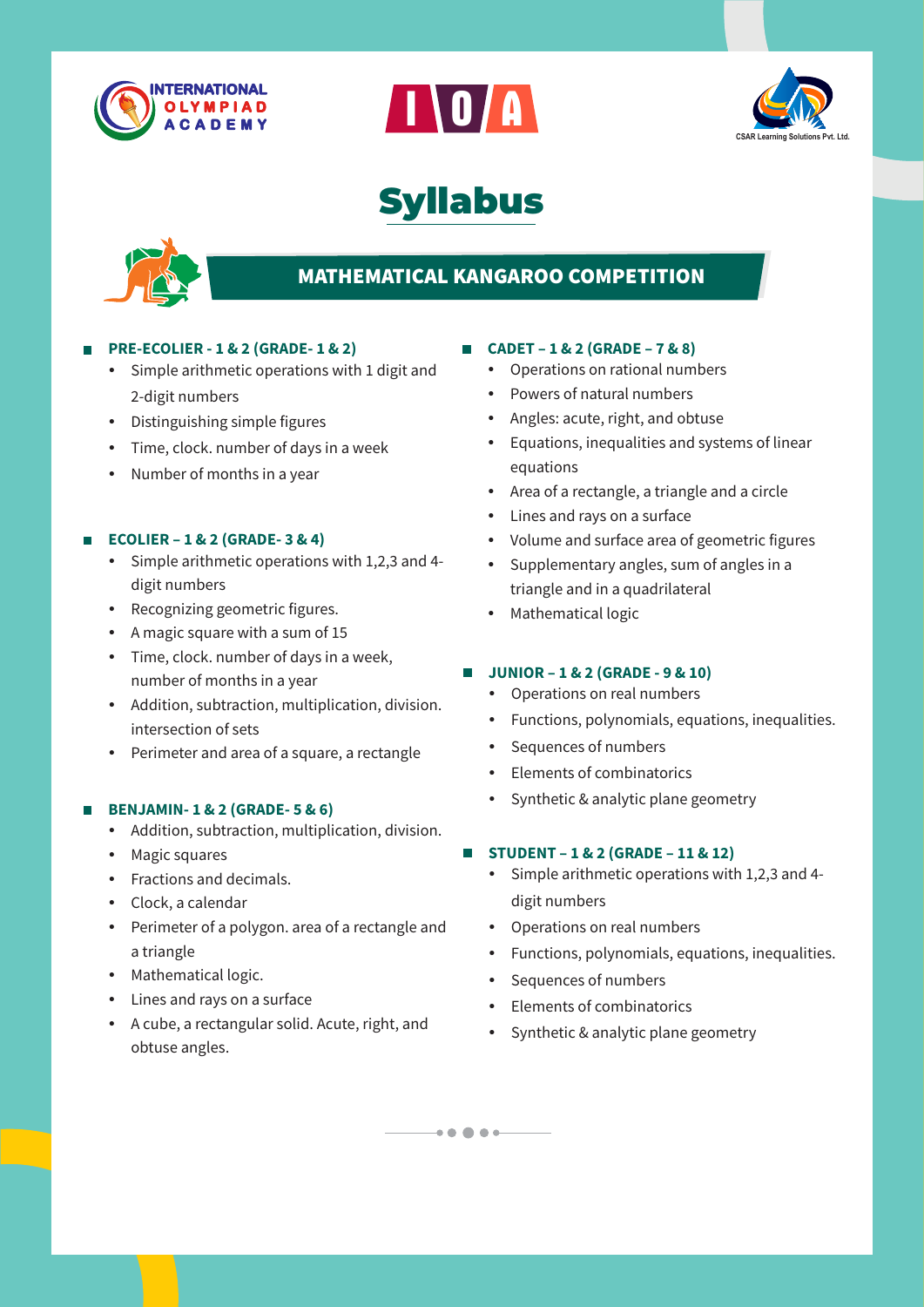







# **SINGAPORE & ASIAN SCHOOLS MATH OLYMPIAD**

#### **GRADE 1 – 4 (PRIMARY 1 – 4)**

- Arithmetic and Statistics
- Geometry and Mensuration
- Solving word problems using model method (or any other non-algebraic methods)
- Non-routine problem solving (including number patterns, divisibility tests, spatial visualisation, logic problems and simple cryptarithms)

#### **GRADE 5 – 6 (PRIMARY 5 – 6)**

- Arithmetic and Statistics
- Geometry and Mensuration
- Solving word problems using model method (or any other methods including algebra)
- Non-routine problem solving (including number patterns, divisibility tests, spatial visualisation, logic problems and cryptarithms)

#### **GRADE – 7 (SECONDARY – 1)**

- Arithmetic and Statistics
- Geometry, Graphs and Mensuration
- Statistics
- Non-routine problem solving (including number patterns, divisibility tests, spatial visualisation, logic problems and cryptarithms)

#### **GRADE – 8 (SECONDARY – 2)**

- Arithmetic and Statistics
- Geometry, Graphs and Mensuration
- Pythagoras' Theorem, Statistics
- Solving word problems using model method (or any other methods including algebra)
- Non-routine problem solving (including number patterns, divisibility tests, spatial visualisation, logic problems and cryptarithms)

### **GRADE 9 – 12 (SECONDARY 3 – 4, Junior College 1 – 2)**

- Arithmetic and Statistics
- Geometry, Graphs and Mensuration
- Pythagoras' Theorem and Trigonometry
- $\bullet$  Statistics and Probability
- Non-routine problem solving (including number patterns, divisibility tests, spatial visualisation, logic problems and cryptarithms)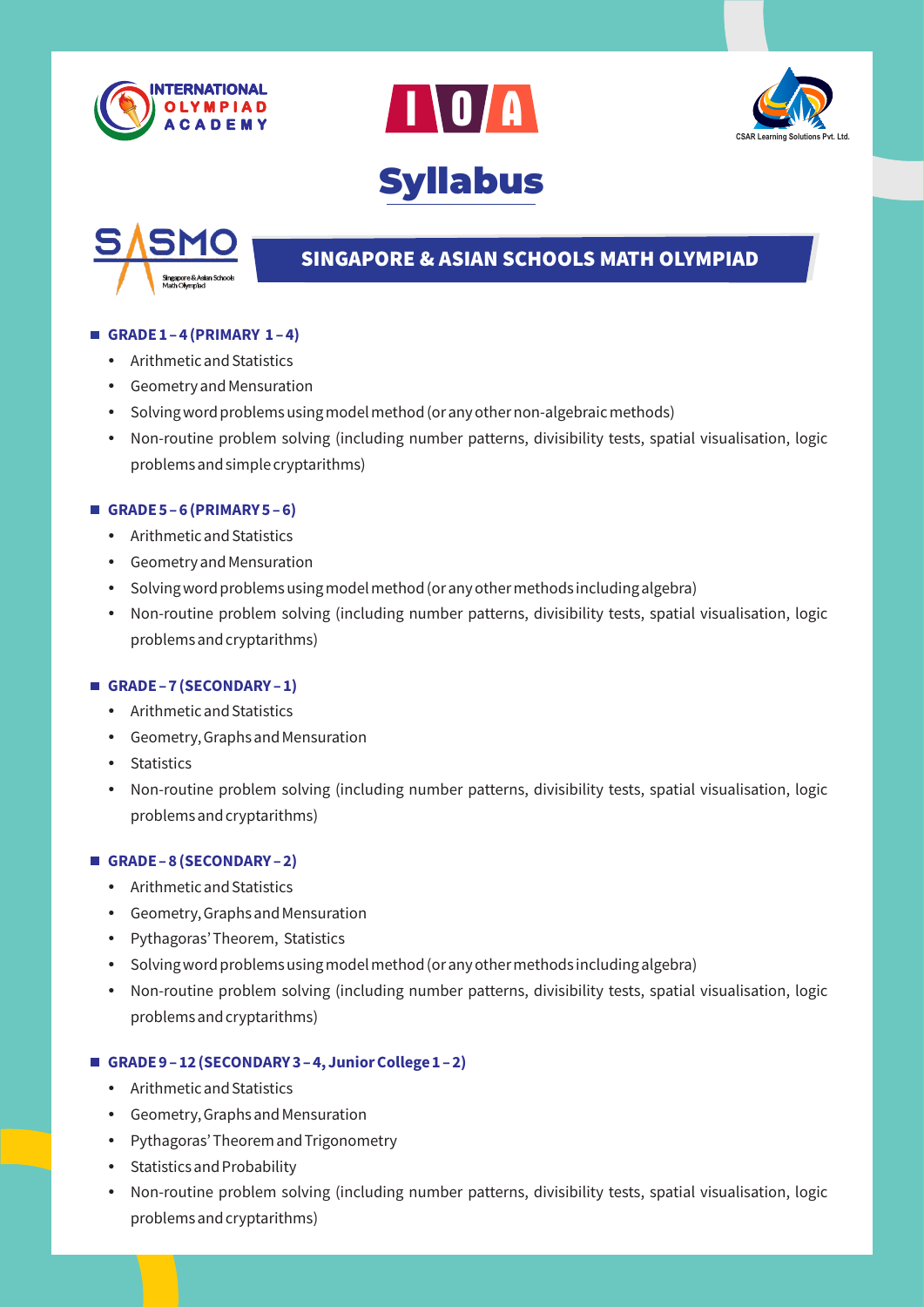







### **SINGAPORE MATH GLOBAL COMPETITION**

#### **PRIMARY 1/GRADE 1**

- Numbers up to 20
- **Time**
- Length
- Shapes
- Pictorial graph

#### **PRIMARY 2/GRADE 2**

- Numbers up to 100
- Addition & subtraction within 100
- Money
- $\bullet$  Time
- Length
- 2D Shape
- Picture graph

#### **PRIMARY 3/GRADE 3**

- Numbers up to 1000
- Addition & Subtraction within 1000
- Multiplication and Division of  $2,3,4,5$  &10
- Length
- Mass
- Volume
- Money
- Fractions
- **Time**
- Picture Graphs 11. 2-D & 3-D Shapes
- Heuristics

#### **PRIMARY 3-4/GRADES 3-4**

- Numbers up to 100 000
- Factors and Multiples
- 4 Operations of Whole Numbers within 100 000
- Fractions
- Decimals
- **Time**
- Area and Perimeter
- Angles
- Properties of Rectangles and Squares
- Line Symmetry
- Tables, Bar Graphs & Line Graphs
- Money
- Length, Mass and Volume
- Parallel and Perpendicular Lines
- **Heuristics**

#### **Lower Primary Level/Grades 1-4 Upper Primary Level to Secondary Level/ Grades 5-11**

#### **PRIMARY 5-6/GRADES 5-6**

- Numbers up to 10 million
- 4 Operations of Whole Numbers within 10 million
- 4 Operations of Fractions, 4 Operations of Decimals
- Ratio
- Percentage
- Area and Perimeter of Composite Figures, Angles
- Properties of Triangles & Quadrilaterals
- Volume of Cube and Cuboid
- Rate and Speed
- Average
- Algebra
- Pie Graphs, Nets Solid Figures
- Heuristics

#### **SECONDARY 1-2 / GRADES 7-8**

- 4 Operations of Numbers
- Ratio & Proportion, Percentage
- Rate & Speed
- Algebraic Expressions & Formulae
- Functions & Graphs
- Equations and Inequalities
- Angles, Triangles and Polygons
- Congruence and Similarity
- Pythagoras' Theorem
- Mensuration
- Data Analysis

#### **SECONDARY 3-4 / GRADES 9-10/11-12**

- Numbers and Number Patterns
- Angles and Polygons
- Mensuration, Arc Length and Area of Sector
- Equations, Functions and Polynomials
- Inequalities, Indices and Surds
- Coordinate Geometry and Circles
- Pythagoras' Theorem, Further Trigonometry and Applications of Trigonometry
- Trigonometric Functions, Identities and Equations
- Congruence and Similarity, Area and Volume of Similar
- Figures and Solids
- Geometry and Properties of Circles
- Set Language and Notation
- Probability
- Statistical Data Analysis
- Vectors in Two Dimensions
- **Binomial Theorem**
- **Matrices**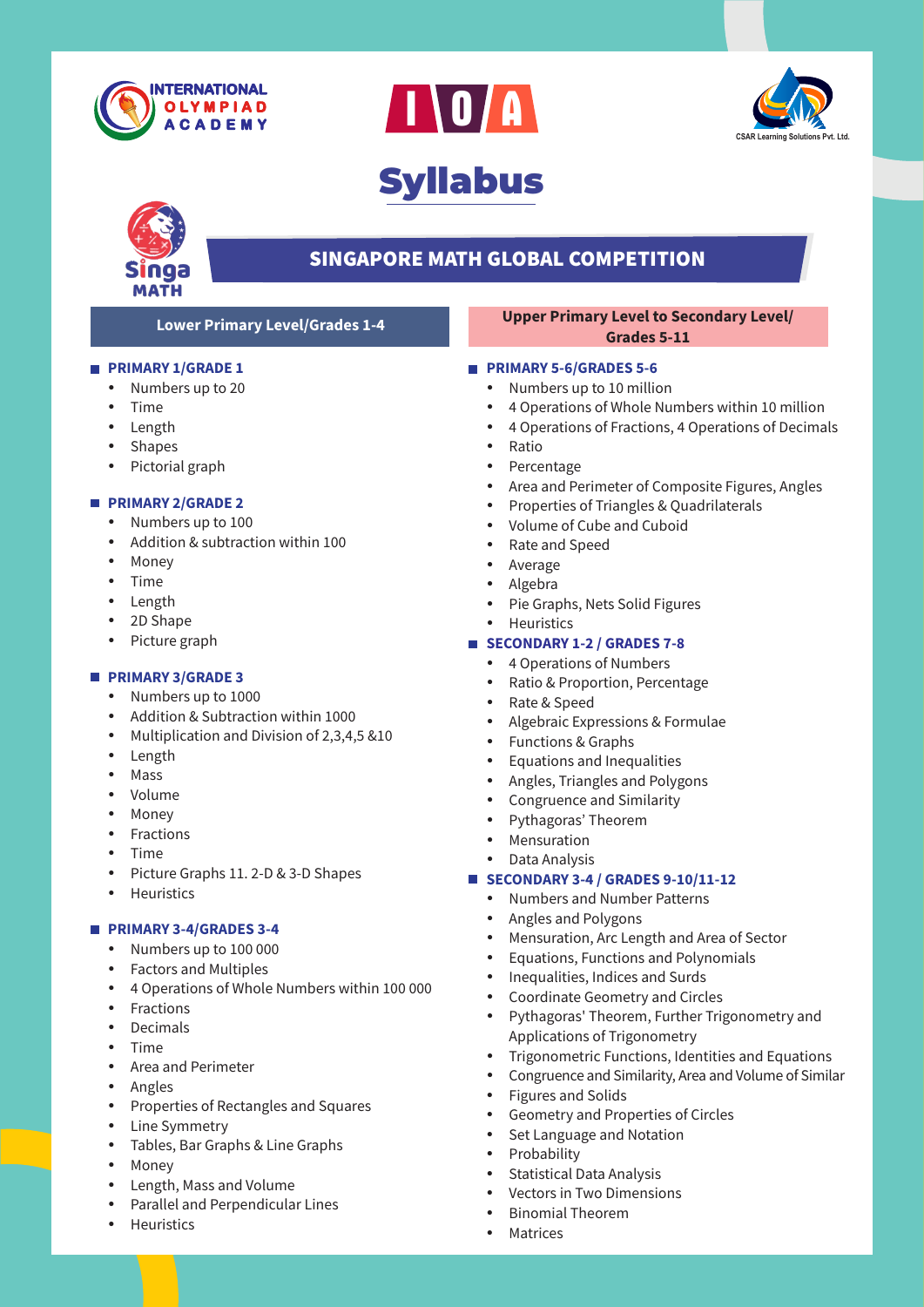







# **DOKA (DEPTH OF KNOWLEDGE ASSESSMENT)**

#### **PAPER P (GRADE 1 & 2)**

- Addition and Subtraction, Comparing
- Consecutive Numbers
- Distance Line and Intervals
- Length, Mass, Mixed Operations
- Model Drawing, Money
- Multiples and Grouping
- Number Line
- **Time**
- Transferring

#### **PAPER Q (GRADE 3 & 4)**

- Before and After
- $\bullet$  Comparing
- Numbers and Pattern
- Distance Line and Intervals
- Fractions, Length, Making A List/ Table
- Mass, Mixed Operations
- Model Drawing
- Money
- Multiples and Grouping
- $\bullet$  Time and Calendar
- Transferring
- Volume

#### **PAPER R (GRADE 5 & 6)**

- Average
- Area and Perimeter
- Before and After
- Comparing
- Numbers and Pattern
- Fractions
- Making A List/ Table
- Measures and Units
- Model Drawing
- Mixed Operations
- Percentages
- Ratios
- Speed
- Transferring

### **PAPER S (GRADE 7 & 8)**

- Algebraic Expressions
- Circles
- Counting
- Linear Inequalities, Measures and Units
- Percentages, Plane and Solid Geometry
- Probability, Pythagoras' Theorem
- Ratios
- Rates and Proportions
- 
- 
- Transformations
- Volume

#### **PAPER T (GRADE 9 & 10)**

- Algebraic Expressions, Bearing
- Circle Theorems, Coordinate Geometry
- Indices and Rules
- **Measures and Units**
- Plane and Solid Geometry
- Probability
- Pythagoras' Theorem
- Rationalise the Denominator
- Quadratic Expressions and Factorisation
- Set and Venn Diagrams
- Ratios
- Rates and Proportions
- Simultaneous Equations
- Transformations
- Trigonometry and Rules
- Vector

#### **PAPER U (GRADE 11 & 12)**

- Algebraic Expressions, Bearing
- Circle Theorems
- Coordinate Geometry
- Indices and Rules
- **Measures and Units**
- Plane and Solid Geometry
- Probability, Pythagoras' Theorem
- Rationalise the Denominator
- Quadratic Expressions and Factorisation
- Set and Venn Diagrams
- Ratios, Rates and Proportions
- Simultaneous Equations
- Transformations
- Trigonometry and Rules
- Vector
- Differentiation and Integration
- Matrices and Multiplication
- Combination and Permutation
- - Quadratic Expressions and Factorisation
	- Simultaneous Equations
- 
-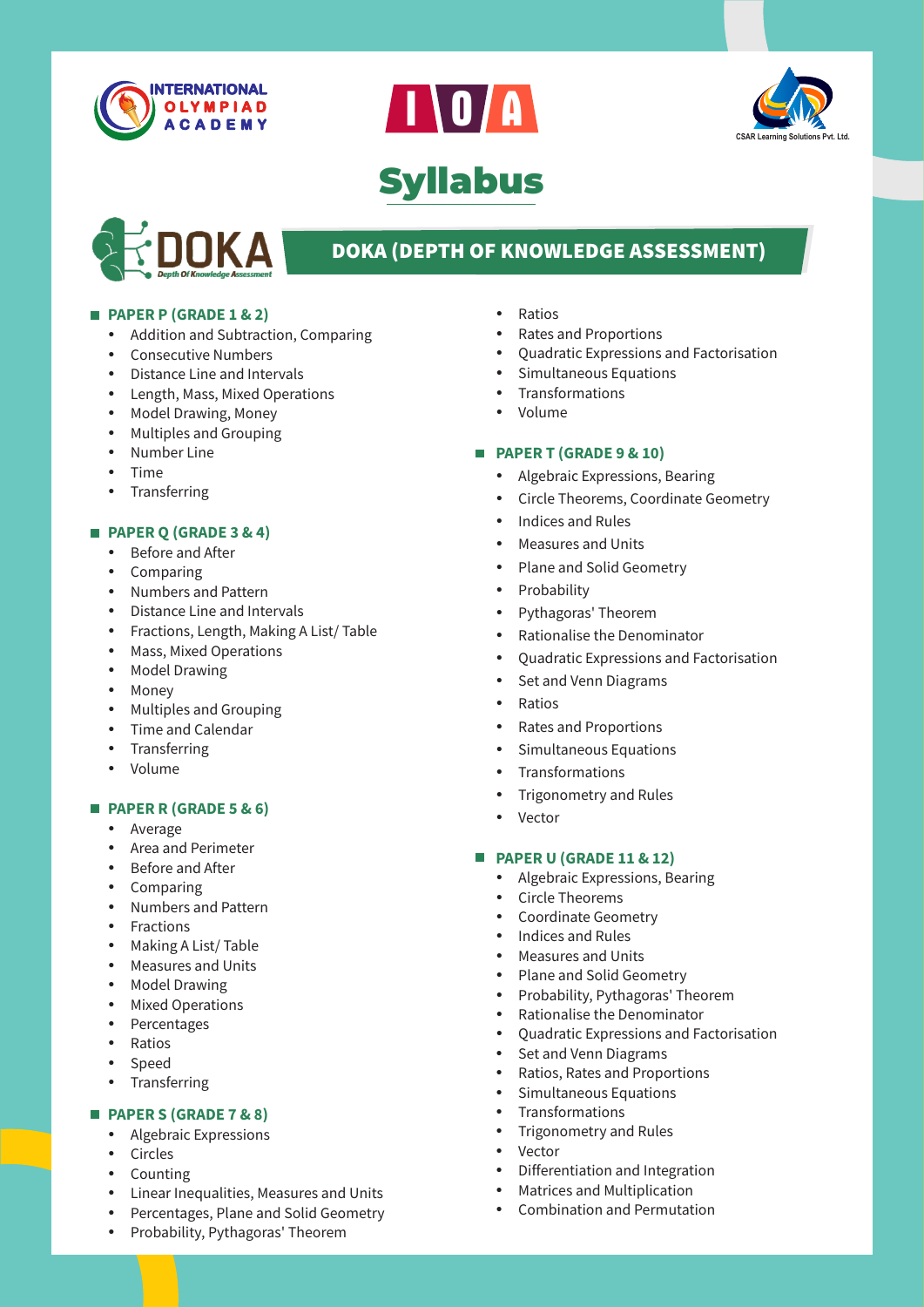







## **AMERICAN MATHEMATICS OLYMPIAD**

#### **GRADE 2**

- $\cdot$  Place values in the base-ten number system.
- Simple fractions such as halves, thirds, and quarters or fourths.
- Addition and subtraction and related multiplication and division problems involving numbers less than 100.
- Simple number patterns involving addition or subtraction.
- Measuring length, time, and money, and collecting data in real-world contexts.
- Relating numbers less than 100 to points on the number lines.
- Basic counting strategies and reasoning in the context of life-like stories.
- Recognize, count, and see connections among simple 2D shapes such as triangles and rectangles.
- Problem solving strategies in the above areas.

#### **GRADE 3**

- Place values and number sense in the base ten number system.
- Understanding and solving multiplication and division problems around 100.
- Understanding fractions as numbers and in context, including unit fractions.
- Solving word problems using a modeling approach.
- Measuring length, weight, liquid volume, time, and money.
- Interpreting data from a scaled picture or bar graph.
- Developing concepts of perimeter and area of plane figures.
- Pattern identification and extensions of numbers and shapes.

#### **GRADE 4**

- Understanding of numbers and operations in the base ten number system.
- Four arithmetical operations on multi-digit whole numbers.
- Building upon the understanding of wholenumber addition and multiplication to include fractions.
- Understanding factors, multiples, and divisibility.
- Recognizing patterns in number sequences or shapes to solve problems.
- Properties of two-dimensional shapes, including lines and angles.
- Solving real-world problems involving time, money, distance, weight, and liquid volumes.
- Creating mathematical models to solve challenging word problems.

#### **GRADE 5**

- The base-ten place value system and operations with integers and decimals to hundredths.
- Use fractions and special percentages as numbers and make sense of their operations in real-world contexts.
- Make sense of number patterns and numerical expressions.
- Use measurements in real-world situations, represent and analyze data using visuals and descriptors such as average, minimum, maximum, median, mode.
- Areas of 2D shapes and volumes of 3D solids and the underlying concepts such as unit squares and unit cubes.
- $\bullet$  Graph points, lines, and make sense of simple relations in the Cartesian Coordinate System.
- Counting strategies and chances in real-world contexts.
- Extensions and problem solving scenarios involving one or more of the above ideas.

#### **GRADE 6**

- Understanding the base-ten number system and its properties.
- Solving arithmetic problems involving whole numbers, fractions, mixed numbers, and decimals.
- Finding factors and multiples of a whole number; understanding prime factorization.
- Understanding data variability and distribution, including related quantitative measures.
- Linear algebraic expressions and inequalities.
- Counting strategies.
- Spatial visualization of 2D and 3D shapes; solving problems involving area, surface area, and volume.
- Extensions and integration of mathematical ideas in the above areas.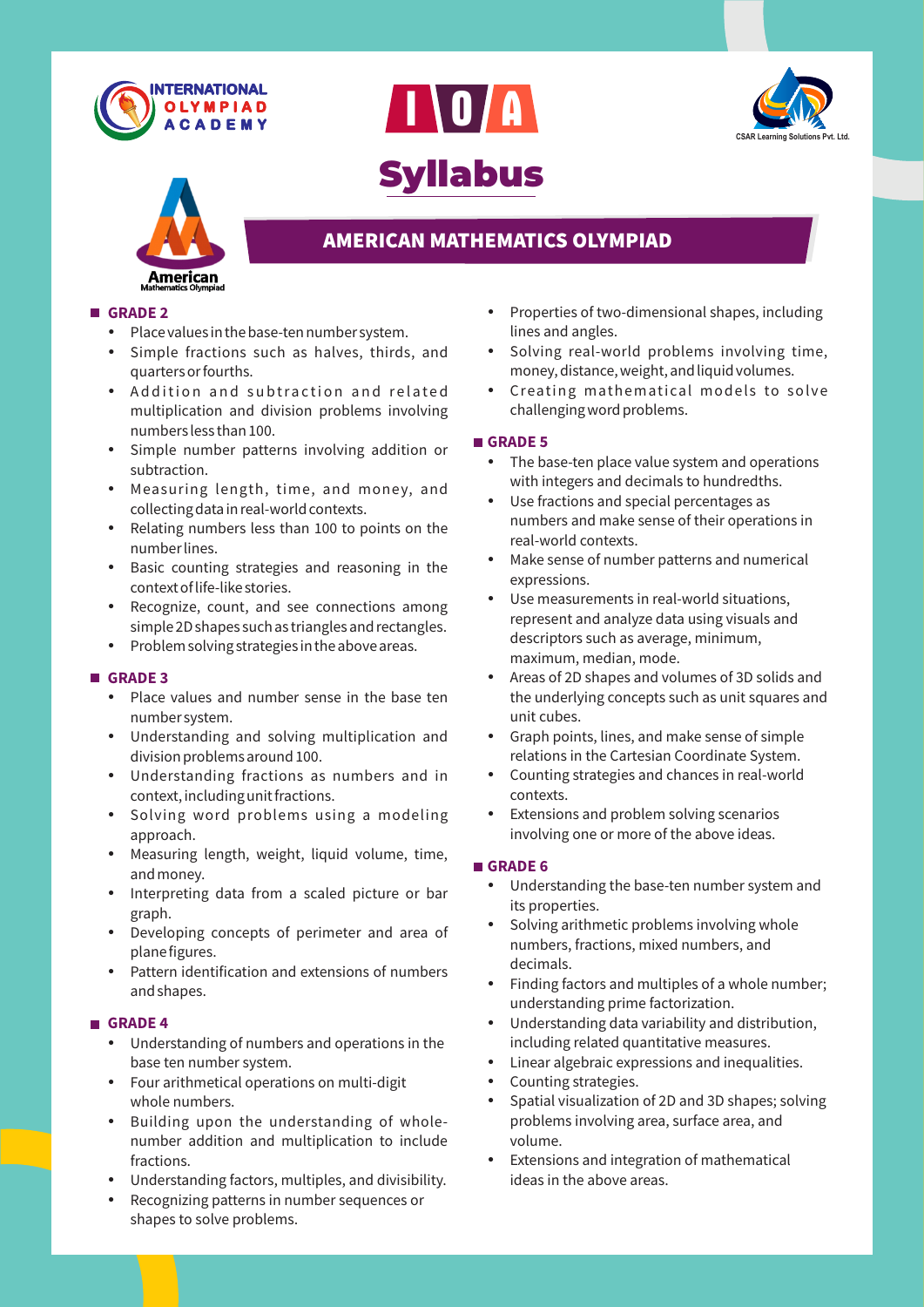#### **GRADE 7**

- Number systems and their properties; arithmetic operations with rational numbers.
- Proportional relationships and their applications.
- Using and solving linear equations in real-world contexts.
- Operations involving numeric and algebraic expressions and linear equations.
- Construction and properties of geometric figures such as circles, triangles, rectangle, parallelograms, and trapezoids; solving problems involving angles, area, surface area, and volume.
- Counting strategies, number sequences.
- Understanding random sampling, inferences, and probability models.
- Extensions and integrations of the mathematical ideas mentioned above.

#### **GRADE 8**

- Number systems, irrational numbers, and the nature of place-value number systems.
- Radical expressions and powers with integer exponents.
- Number patterns, arithmetic sequences, algebraic expressions, linear equations, and
- linear functions.
- The processes and properties of similarity and congruence.
- The Pythagorean Theorem and its applications.
- Properties of 2D and 3D shapes such as triangles, quadrilaterals, cubes, cones, cylinders,
- and spheres.
- Counting strategies and their applications in approaching probability problems.
- Extensions and problem solving scenarios in the above areas.

#### **GRADE 9**

- Number systems including place-value systems other than ten; irrational numbers, radical expressions, and definitions of \_, e, i, and complex numbers; prime numbers, GCD, LCM, and relatively prime numbers.
- Arithmetic and geometric sequences; linear functions, quadratic functions, exponential function, and their inverses; function graphs; function composition.
- Polynomial arithmetic, factorization, zeros of polynomials; rational expressions and radical expressions.
- Reasoning with equations and inequalities algebraically and geometrically.
- Representing and solving simple systems of equations using matrices; vectors and their operations.
- Properties of common 2D shapes such as triangles, quadrilaterals, and circles.
- Angles related to circles.
- Similarity, congruence and related processes and processes such as dilation, reflection, and rotations.
- The Pythagorean Theorem and its applications in connecting geometry and algebra in the Cartesian System.
- Counting strategies, conditional probability, data analysis, and modeling in real-world contexts.
- Extensions and problem solving scenarios involving one or more of the above ideas.

#### GRADE 10

- Real and complex number systems, vectors, and their representations.
- Expansion and factorization of algebraic expressions; solving word problems using algebra, percentages, rates, money, distance-speed-time relations.
- Exponential and logarithmic functions and their properties.
- Rational, irrational, complex number operations as well as prime factorization, GCD, LCM.
- Similarity and congruence of triangles, properties of angles in a circle.
- Graphs of linear, quadratic, and polynomial functions.
- Arithmetic and geometric sequences and the related processes.
- The Pythagorean Theorem and its extensions and applications with trigonometric functions.
- Counting strategies, probability of single events, multiple events, and conditional probability.
- Trigonometric functions, trigonometric identities, and their applications in real-world contexts.
- Extension and integration of mathematical ideas in the above areas.

#### **GRADE 11 & 12**

- Number systems including integers, rational numbers, real numbers, and complex numbers; rational exponents; vectors, and matrix quantities.
- Arithmetic operations on polynomials and rational expressions; solving linear and quadratic equations, inequalities, and systems of equations.
- Constructing, transforming, modeling, and graphing linear functions, quadratics functions, exponential functions, logarithm functions, rational functions, and trigonometric functions.
- Arithmetic and geometric sequences.
- Properties of triangles, rectangles, parallelograms, trapezoids, regular polygons, and circles.
- Properties and processes of perpendicular bisectors of segments and angle bisectors.
- Concepts of congruence, similarity, symmetry, and related geometry transformations such as translations, rotations, and reflection.
- Algebra and geometry connections in the Cartesian coordinate system.
- Counting techniques, independence, conditional probability, and rules of probability.
- Extensions and problem solving scenarios in the above areas.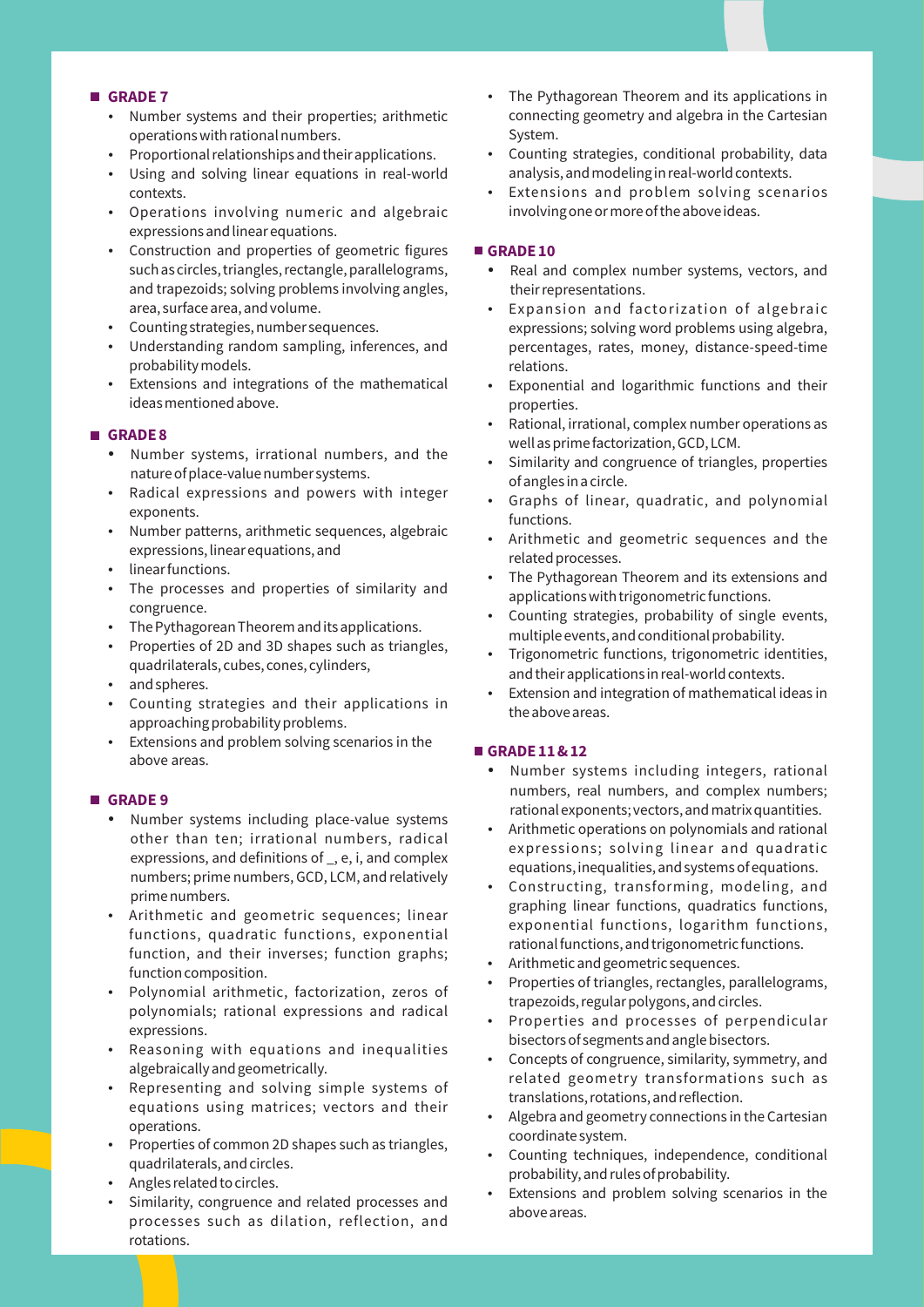







# **VANDA International Science Competition**

#### **GRADE 3 - 4 (PRIMARY 3 - 4)**

- Diversity of living and non-living things
- Diversity of Materials
- $\bullet$  Cycles in plants and animals
- Cycles in matter and water
- Plant system
- Human system
- Solar system
- Interaction of forces
- Energy forms and uses

#### **GRADE 5 - 6 (PRIMARY 5 - 6)**

- Diversity of living and non-living things
- Diversity of Materials
- $\cdot$  Cycles in plants and animals
- $\bullet$  Cycles in matter and water
- Human system
- Cell system
- Electrical system
- Solar System
- Interaction of forces
- Interaction within the environment
- Energy forms and uses
- Energy conversion

#### **GRADE 7 - 8 (SECONDARY 1 - 2)**

- Exploring Diversity of Matter by their Physical **Properties**
- Exploring Diversity of Matter by its Chemical Composition
- Exploring Diversity of Matter Using Separation **Techniques**
- Understanding Diversity of Living Things
- Model of Cells the Basic Units of Life
- Model of Matter– The Particulate Nature of Matter
- Model of Matter Atoms and Molecules
- Ray Model of Light
- Transport System in Living Things
- Human Digestive System
- Human Sexual Reproductive System
- Electrical Systems
- Interactions through the application of forces Energy and Work Done
- Transfer of Sound Energy through Vibrations
- $\cdot$  Effects of Heat & its Transmission
- Chemical Changes
- $\cdot$  Interactions within Ecosystems

#### **GRADE – 9 (SECONDARY 3)**

- Experimental Chemistry
- The Particulate Nature of Matter
- Formulae, Stoichiometry and the Mole
- Electrolysis
- Energy from Chemicals
- Chemical Reactions
- Cells Structure and Organisation
- **Movement of Substances**
- Biological Molecules
- Nutrition in Humans
- Nutrition in Plants
- Transport in Flowering Plants
- Transport in Humans
- Respiration in Humans

#### **GRADE – 10 & 11 (SECONDARY 4)**

- Acids, Bases and Salts
- The Periodic Table
- Metals
- Air
- Organic Chemistry
- **Excretion in Humans**
- Homeostasis
- Co-ordination and Response in Humans
- Reproduction
- Cell Division
- Molecular Genetics
- Inheritance

 $\longrightarrow \bullet \; \bullet \; \bullet \; \bullet \longrightarrow$ 

• Organisms and their Environment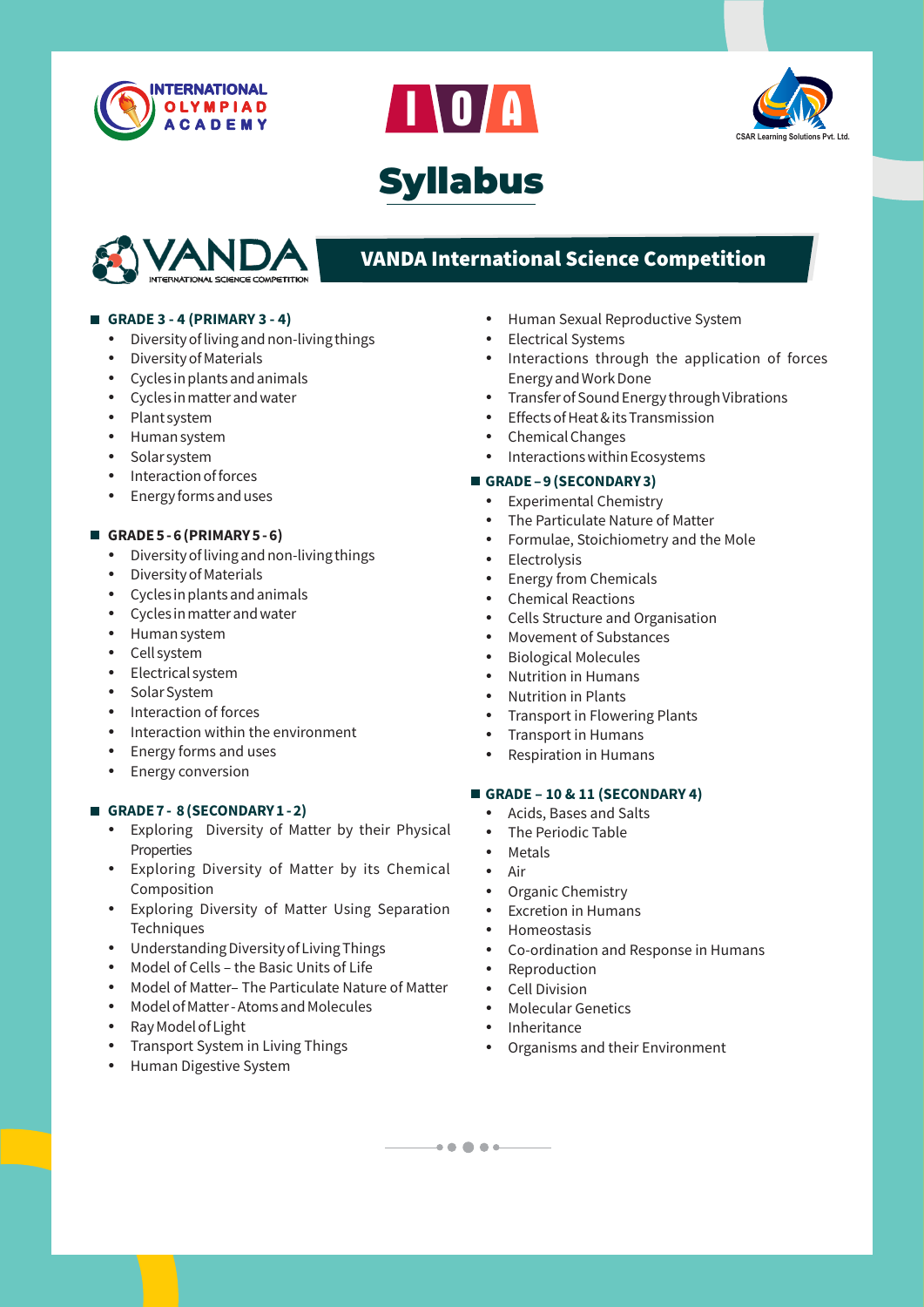









Design Thinking with robotics and Computational Thinking International Competition

#### **SYLLABUS**

The syllabus of all grades will include all topics from previous grades. (e.g., Primary 5-6/Grades 5-6 syllabus includes topics from Primary 1-2/Grades 1-2 and Primary 3-4/Grades 3-4.)

#### **GRADES 1 - 2:**

#### **Preparatory Computational Thinking**

- Pattern recognition
- Sequencing
- Loops
- Binary representation of numbers

### **GRADES 3 - 4: Computational Thinking 1**

### • Debugging

- Conditionals
- Variables
- $\cdot$  Functions

## **GRADES 5-6:**

#### **Computational Thinking 2**

- For Loops
- While Loops
- Nesting code
- Sorting
- Searching

#### **GRADES 7 - 8:**

#### **Programming 1**

- Introduction to input and output, lists, Strings, and iteration
- Creating and accessing variables for storing and manipulating data
- Making simple decisions with conditions like ifthen-else statements
- Repeating instructions through loops like the while statements
- Using simple functions
- Principle of Algorithms and Abstraction

### **GRADES 9 - 10:**

#### **Programming 2**

- Data structure
- Modularity
- Analysis
- Divide and conquer: Search
- Divide and conquer: Sorting
- Principle of Decomposition and Patterns

#### **GRADES 11 - 12:**

#### **Introduction to Algorithm Design 2**

- Introduction to Binary Representation, Bitwise Operations, Bitmasking
- Linear Data Structures
- Tree Data Structures
- Greedy Algorithms
- Shortest Paths

 $\bullet\bullet\bullet\bullet\bullet\quad$ 

• Amortized Analysis, Two-pointers Method, Disjoint Set Union-Find